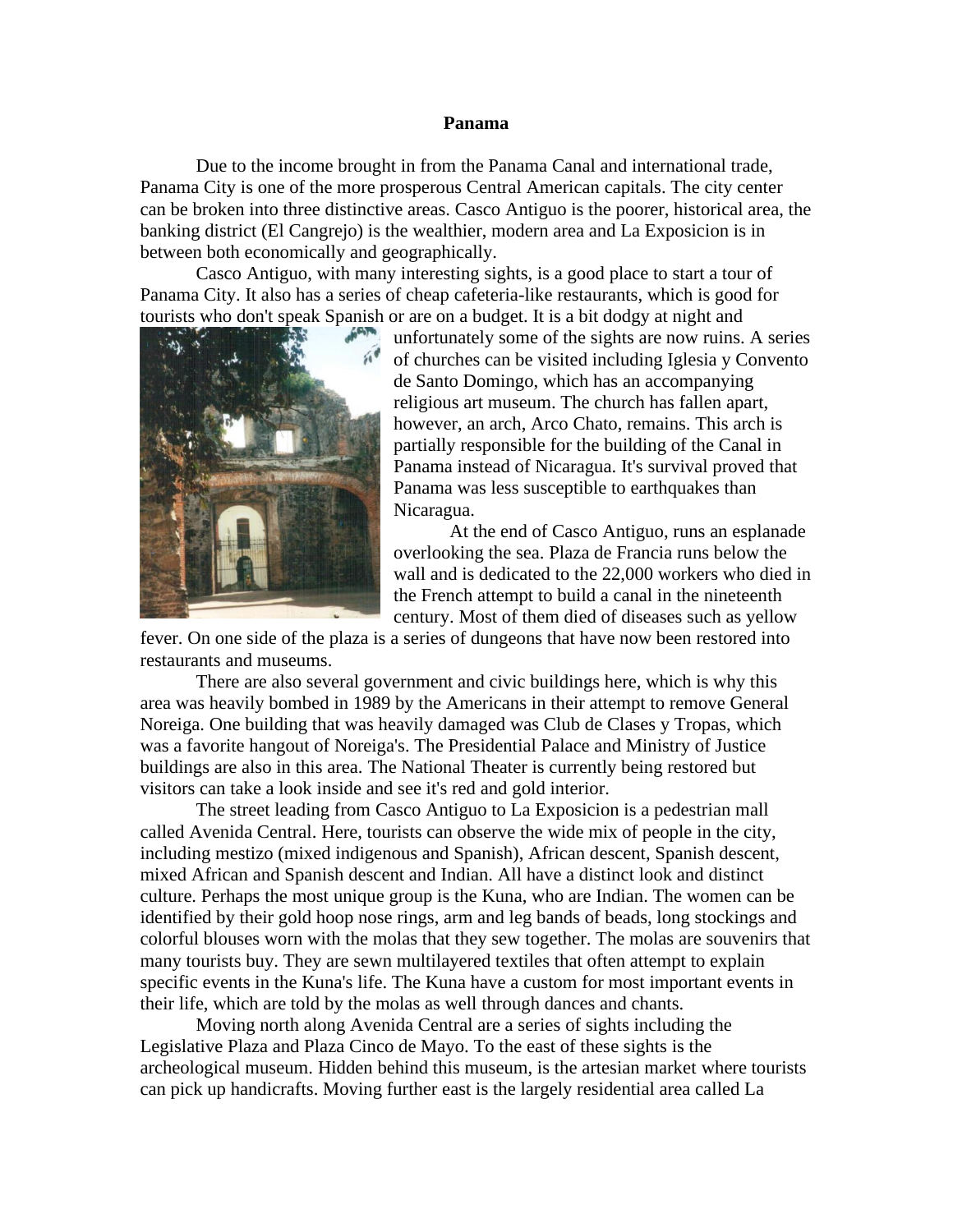Exposicion. However, it does contain one important statue on the waterfront dedicated to the explorer Balboa.

The banking area is the most modern place in the city and contains a few skysrappers, which is uncommon in Central America. There are also a lot of fashion shops here and upscale restuarants. There are not many historical buildings here and the accommodations are more expensive but there are more services in the area.



The Panama Canal has a series of three locks that can be observed, but the Miraflores Locks is closest to Panama City. There is a covered lookout area, similar to a football stand, so tourists can get a good view of ships entering and leaving the lock. People on the ship will often wave at the observers as it takes time to open the 750-ton doors. Twenty-six million gallons

of water is transferred in only seven minutes, but the process of getting the ship moved into position and then through the locks takes some time. Ships are raised a total of 85 feet above see level at the Gatun Locks on the Atlantic side and then lowered by the end of their transit.

The highest toll paid for a transit through the Panama Canal was the M/V *Sisler* in January 2000; it was US\$184,114.80. The lowest toll paid was US\$ 0.36 by Richard Halliburton who crossed the Canal by swimming it in 1928. The average cost of a voyage is approximately US\$30,000. The Hydrofoil Pegasus of the United States Navy did the fastest transit of the Canal by completing it in 2 hours and 41 minutes. However, an average trip through the Canal takes about eight to ten hours.

Control of the Panama Canal was transferred to Panamanians on December 31, 1999 in accordance with the 1977 Canal Treaty. Although they are proud of now owning the Canal, there are many concerns about the future. There is a fierce debate over whether to allow ships with nuclear fuel through the canal. Also, an additional cost of eight billion dollars is needed to build new locks for larger ships.

Close to Miraflores Locks is the Soberania National Park, which is essentially a series of hiking trails. There is a chance to see some birds, a few animals and the twisted trees are interesting to look at. There are more animals to see at the Summit Botanical

Gardens and Zoo, but they are caged. But due to the proximity to the park, the zoo is worth visiting.

The area around Panama City also has a series of excellent beaches. Although Panama City isn't overly chaotic, it is still good to go to the beach. Playa Kobbe and Veracruz are short bus trips to the west of the city. A ferry can be taken to the nearby island of Tobago, fifteen miles south of the city,